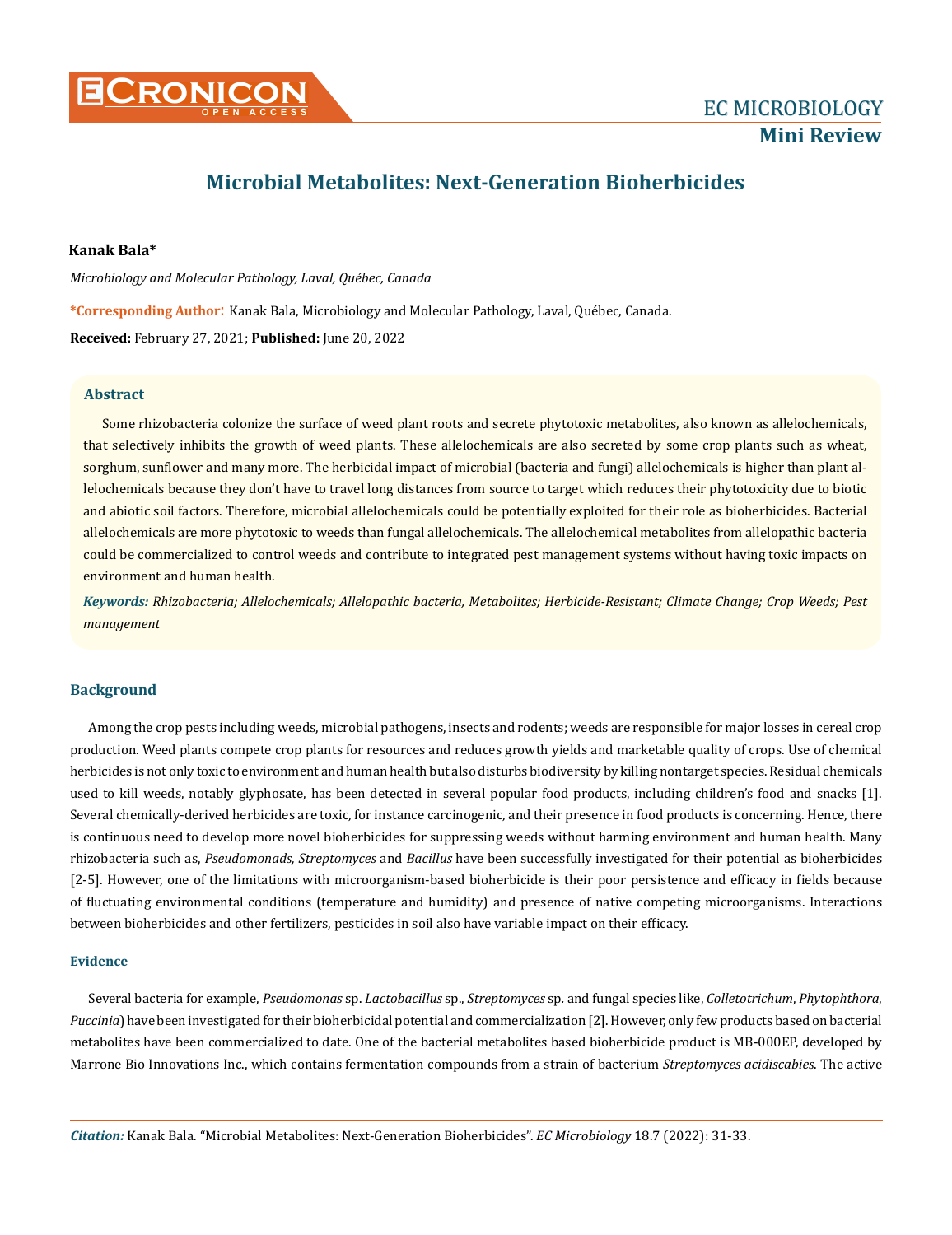ingredient is thaxtomin A which is used to manage *Taraxacum officinale* in turfrolls [6] (https://patents.google.com/patent/US8476195). Such an approach has a great potential for further developments.

#### **Advantages**

The bioherbicides based on live microorganisms have inconsistent efficacy in fields and depends on environmental factors, such as temperature, humidity, and presence of native competing microorganisms. Application of extracts containing allelochemicals might be advantageous over raw biomass as biomass are released slowly and hence lacks effective concentrations required to suppress weeds. Until now, very few microbial metabolites-based products have been developed for weed suppression. With increasing risk of climate change, more new species of weed plants are likely to emerge as these adapt very quickly to fluctuating environment contrary to crop plants [7-10]. There is an urgent need to develop more novel bioherbicides based on metabolites that functions efficiently under extreme environmental conditions. Bioherbicides based on microbial-derived compounds that are not only effective in controlling multiple weed species in crop plants but also capable of arresting weed growth under variable environmental conditions are highly recommended. Development of novel bioherbicides will enhance the overall efficacy of the integrated pest management systems and managing weeds by rotation with other natural products. Multiple weed control strategies should be taken into consideration for maintaining sustainable agriculture.

#### **Potential applications**

The rapid proliferation of herbicide-resistant weeds is a major concern and is affecting the sustainability of crop production across the world. Therefore, producers, consumers, and governments are looking for greener and more sustainable solutions to control weeds. Since, allelopathic bacteria usually do not attack specific biochemical sites within the plant, they offer a promising solution to control weeds without causing direct selective pressure on the weed population, hence, preventing the development of resistance. In addition to this, microbial-derived compounds are environment-friendly and hence, will have less impact on the environment than conventional systems. Their maximum effect on weed control limits nontarget effects and sustains crop productivity. These characteristics make allelopathic bacteria and their allelochemicals an attractive approach for managing crop weeds in a biological and sustainable manner in different types of agricultural systems.

# **Conclusion**

Advanced research in this domain is necessary to understand the promising effect of new-generation bioherbicides. The best knowledge of the factors influencing the activity of microbial metabolites in a synergistic mode will allow an effective utilization of microbial metabolites for weed management. New methods are needed to study mutual interactions of pathogens, crops and weeds, and to identify more new-generation of bioherbicides. Newer bioherbicides will reduce the use of synthetic herbicides and minimise the negative impact on the environment.

## **Bibliography**

- 1. Bo., *et al*[. "Analysis of Glyphosate Residues in Foods from the Canadian Retail Markets between 2015 and 2017".](https://pubs.acs.org/doi/10.1021/acs.jafc.9b07819) *Journal of Agricultural Food Chemistry* [68.18 \(2020\): 5201-5211.](https://pubs.acs.org/doi/10.1021/acs.jafc.9b07819)
- 2. [Harding PD and Raizada NM. "Controlling weeds with fungi, bacteria and viruses: a review".](https://www.frontiersin.org/articles/10.3389/fpls.2015.00659/full) *Frontiers in Plant Science* 6 (2015): 659.
- 3. [Sands CD and Pilgeram LA. "Methods for selecting hypervirulent biocontrol agents of weeds: why and how".](https://pubmed.ncbi.nlm.nih.gov/19288472/) *Pest Management Science* [65 \(2009\): 581-587.](https://pubmed.ncbi.nlm.nih.gov/19288472/)